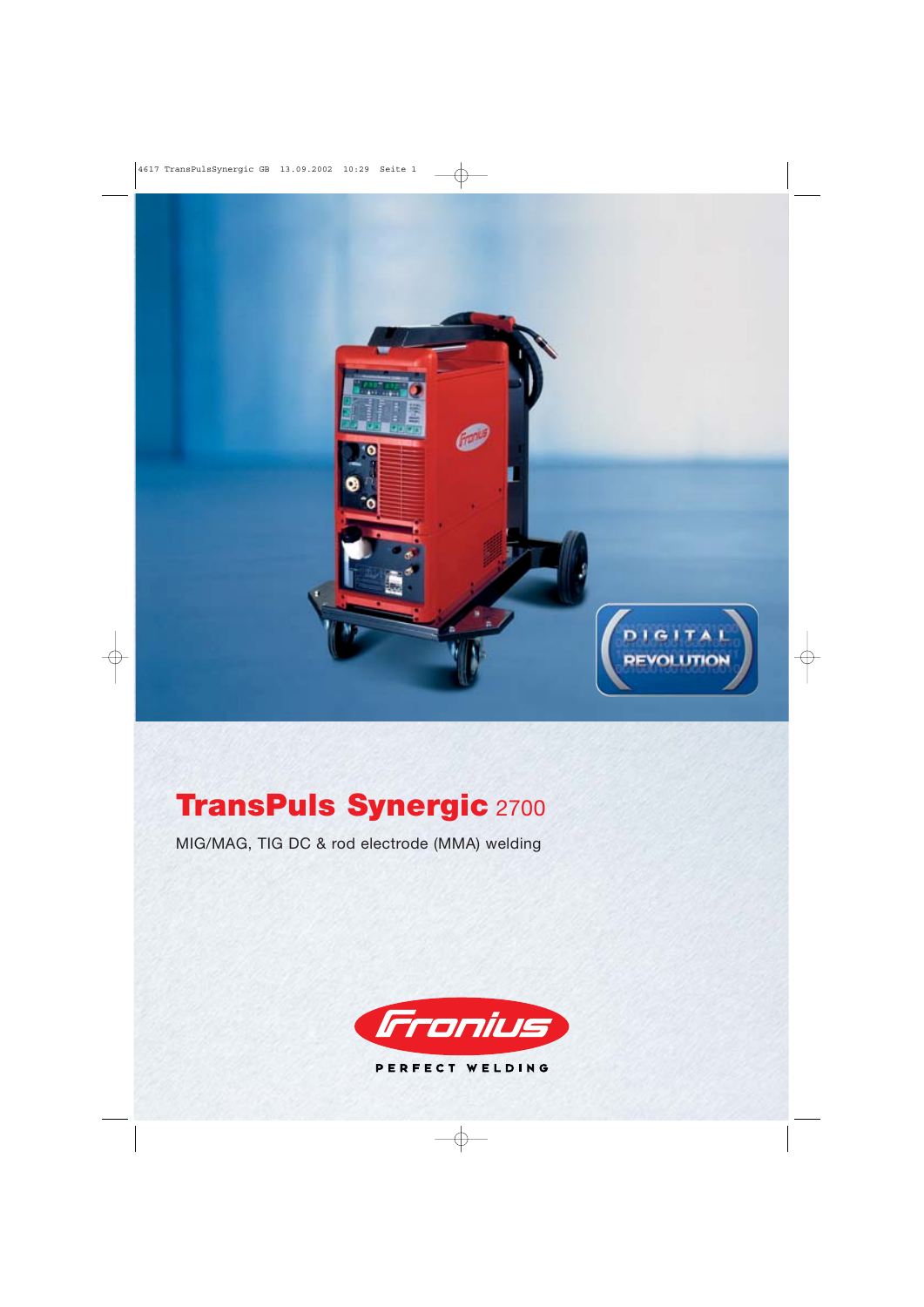## **What do you get when you cross digital quality with portability?**

## **GENERAL REMARKS**

## **A high-performance system**

The TPS 2700 is a very special power source indeed: It is totally digitised, so it delivers high-precision welding results. Its "synergic mode" makes it extremely simple to operate. Weighing only 27 kg, it is portable and suitable for any type of on-site/maintenance use, thanks also to its integral wirefeed drive. What's more, it comes with just the right accessories for every possible application. From torches to cooling units to remote-control units. All exactly fine-tuned to the capabilities of the power source, and optimised as a complete overall system.

## **UTILISATION**

## **Versatile professionals**

The TPS 2700 machines offer an amazingly wide spectrum of possible applications. This is partly because of their portability, which makes them so ideal for the construction site, the workshop, and for repair and maintenance work. It is also due to their multiprocess capability – which means that you can weld using any welding process, be it MIG/MAG, TIG or MMA, all with one and the same machine. Another reason is that there are so many different versions of the machine for you to choose from.

## **One machine, many variants**

The *TPS 2700 AluEdition,* for instance – a solution developed specially for welding aluminium. Complete with extensive aluminium-specific functions and accessories; for classic aluminium applications or for working with very soft aluminium wires and/or long hosepacks.

And then there is the *TPS 2700 Duo:* On this version, an extra wirefeeder can be mounted on the machine. This allows you to weld two different materials without having to constantly retool the machine with a different torch and welding wire.

Finally, there is the *TPS 2700 TIG,* which comes with some special TIG-welding capabilities. Like TIG Comfort Stop, for example. This function cures the arc of its annoying habit of breaking at the end of welding.

Uninterrupted gas shielding is ensured, and the end crater is filled to perfection.





*TPS 2700 Duo: Makes it easy to weld two different materials at once using an extra wirefeeder*

*TPS 2700 TIG: Perfect TIG welding, thanks to special functions and multiprocess capability*

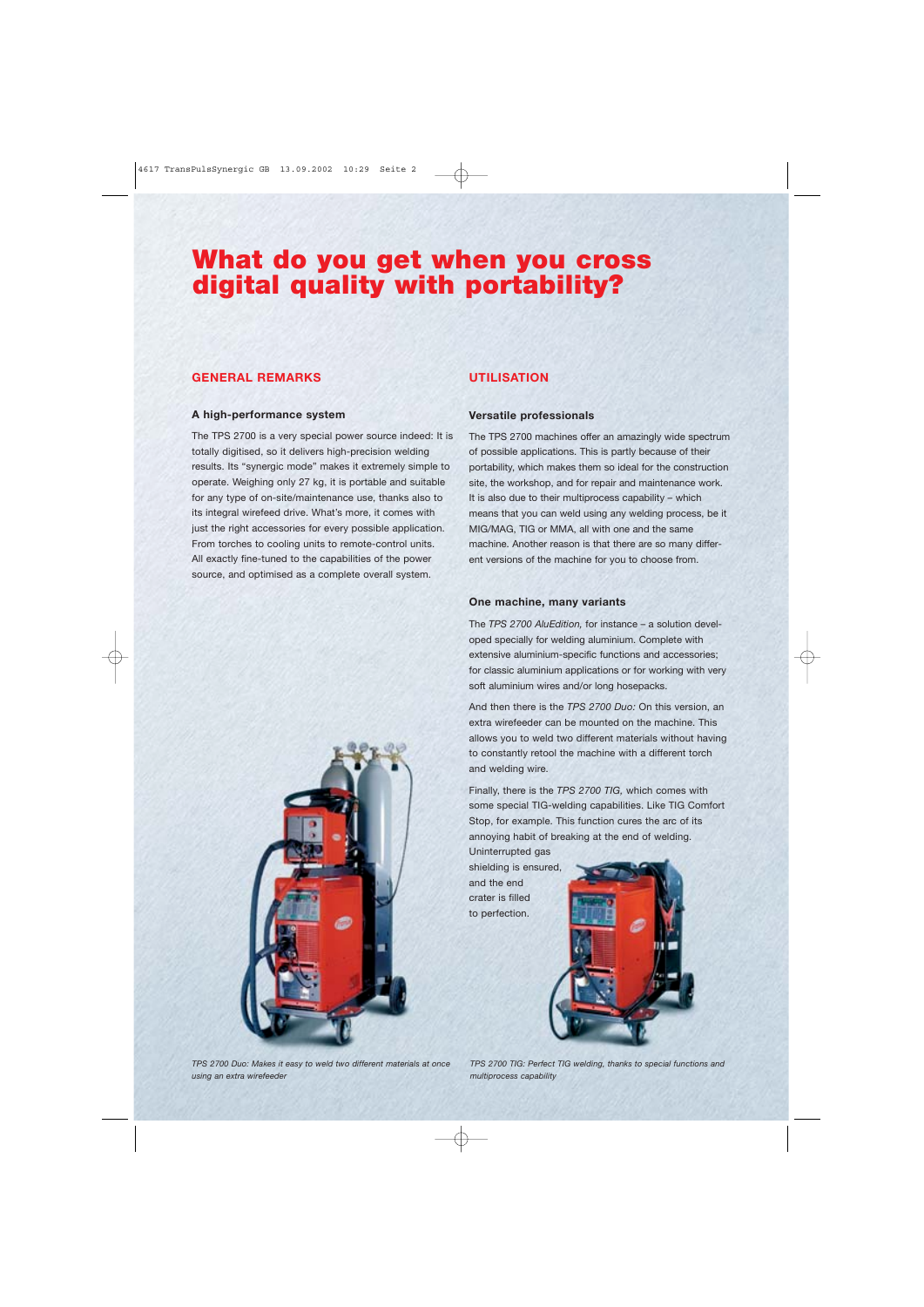## **Perfection is the measure of all things**

## **WELDING PROPERTIES**

#### **Ideally programmed ignition sequence**

What prompted the development of the digital machines was a desire to achieve absolute perfection in the welding process, and 100 % reproducibility of any welding result once this has been optimised. This may be seen first and foremost in the ignition. The TPS 2700 features an ignition sequence that has been optimised and programmed right down to the very last detail, and that is available time and time again, in the same high quality.

Depending on the application in question, there are various different ignition variants. One of these is conventional welding start-up. Here, the ignition parameters are precisely matched to the diameter and quality of the wire. Quiet, jerk-free ignition is the result. At the end of welding, a controlled current pulse sheds the last molten droplet, preventing a solid globule from forming at the tip of the electrode. And in conjunction with the PT-Drive push-pull torch, SFI ignition makes spatter-free welding start-ups a reality.

## **Start-up program for aluminium**

There is an extra ignition variant for aluminium: In order to prevent fusion defects, the base metal has to start being melted right away, in the start-up phase. For this reason, ignition is effected at considerably higher power. After this, the welding power is lowered again. However, in order to avoid any risk of drop-through, it is also possible to immediately lower the welding power down to the crater-fill current.

#### **The custom-tailored arc**

With digital machines, all sorts of things become possible. They adapt to any and every task. Particularly in the case of the arc, very different requirements may be made, depending on the application. The digital inverter power source permits tailor-made solutions here. When it comes to pulsed arcs, for example, there is a special pulse-form to go with every material. The TPS 2700 functions so precisely that only one single droplet of filler metal is detached for each current pulse. This results in virtually spatter-free welding, and means that for the first time, precision working is possible at the lower end of the power range: a 0.6 mm aluminium sheet can be welded under a pulsed arc using a 1.2 mm wire electrode with no difficulty at all.

The digital arc-length control opens up wholly new perspectives as well. It works with such speed and precision that the arc length remains constant at all times; even when the stick-out changes, there is hardly any spatter.

In addition, the SyncroPuls function was developed for the machines. This function superimposes a lowfrequency pulse over the normal pulse, resulting in seam quality that is comparable with that of a TIG weld, and ensuring immaculate weld-seam appearance.

*Spatter free ignition:*

*Wirefeed forwards*

*Wirefeed stop: shortcircuit recognition*

*Wirefeed backwards: pilot arc is ignited*

*Wirefeed bacwards: ar-length is set*

*Wirefeed forwards: ignition is complete – pulsed arc starts up Metal transfer*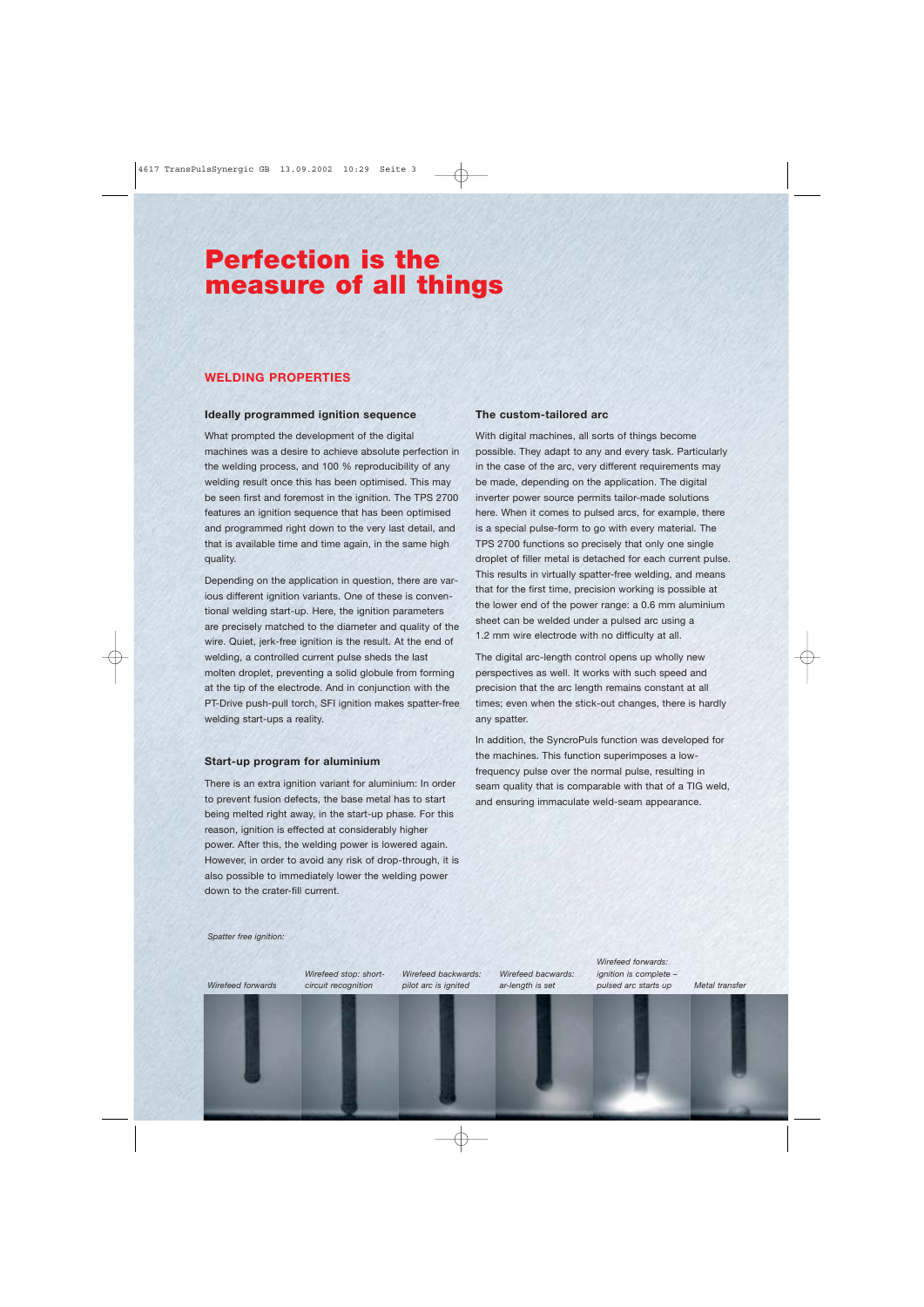

## **COST EFFICIENCY AND SERVICING**

## **It pays to be intelligent**

The well thought-out modular principle of these machines not only makes them so easy and pleasant to work with, it also has a direct impact on their efficiency and ease of servicing. For instance, the Fronius welding systems have a loss-free gas supply to the torch.

## **Savings are all part of the deal**

What is more, some very handsome savings are generated all the time, as a direct result of the machines' digital intelligence. Some examples: practically spatter-free welding (meaning next-to-no post-weld machining), automatic cooling-unit cut-out, low opencircuit power, high efficiency, updates via laptop, easy accessibility for servicing.

## **Extremely service-friendly**

While we're on the subject of servicing: Because the TPS 2700 power sources are designed for simplicity, with a small number of separate subassemblies, all the components are easily accessible. To make service work easier still, the machines display service codes such as "No shielding gas". And thanks to the machines' digital core, you can simply upload updates from your laptop, keeping you right up with the "state of the art" of welding technology.

*Base metal: AIMg 3 Sheet thickness: 0.6 mm Filler metal: AIMg 5, ø 1.2 mm Shielding gas: Argon*

## **SAFETY**

## **Take it for granted**

Safety – need one say more? Every Fronius machine has to pass a maximum of testing. And this is no different for the TPS 2700. Far from it. Indeed, it offers even more safety. To begin with, there's the earth fault-current watchdog. In the event of a malfunction, this prevents any welding current flowing through the earth (ground) lead and destroying the PE (protective earth) system. This watchdog comes as standard. Secondly, there is the thermostat-controlled fan, which reduces dirt accumulation inside the machine because it only runs when it's actually needed. And everything else can be taken for granted: S mark, CE mark to EN 60 974/1 and EN 50 199 (including tilt test), degree of protection IP 23 for suitability for use in the field.

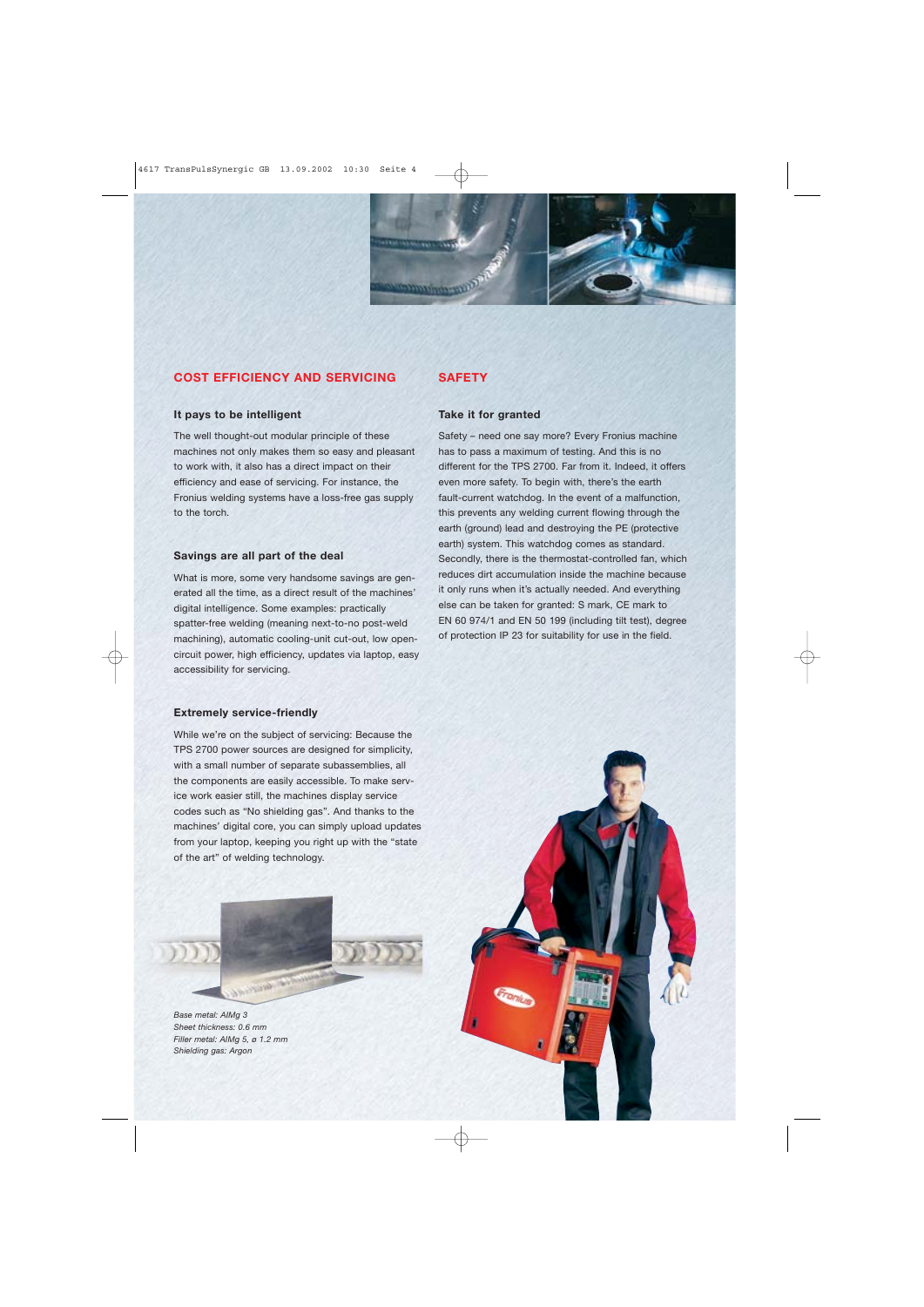







*JobMaster with integral remote-control functionality*

*"PT-Drive" push-pull manual welding torch*

*The right remote-control unit for every requirement: TR 2000 MIG programmable remotecontrol unit; TR 4000 universal remote-control unit; TR 4000 C deluxe remote control*

## **HANDLING**

## **Make your choice, and off you go**

For all its technological versatility, the TPS 2700 is very easy to operate. The reason is its "synergicmode" operation: One dial is all you need, to control everything. Select the material and the sheet thickness – that's all. Then off you go! The digital TPS 2700 now automatically accesses its integrated expert knowledge and controls the entire welding process.

## **Stay in control – right where you are**

No matter where the power source happens to be standing, you can keep on working right where the action is. With the TPS 2700, you'll always have the right remote-control unit for all manner of different applications. Or you can even operate the machine directly from the torch, with the up/down control or the integral remote-control functionality offered by the JobMaster version.

## **Perfect interplay within the system**

The TPS 2700 is more than just a power source – it is designed as an entire system. A system containing all the components that you need for successful welding: torch, wirefeed, hosepacks, communications, welddata management – it's all been thought of. With every single item perfectly co-ordinated with all of the others.

## **Intelligent wirefeed**

For any welding process, the wirefeed is hugely important. It has a direct impact on the welding result, and has to be reliable, precise and as smooth as possible. The TPS 2700 has a high-grade 4-roller drive integrated within it. A planetary drive "PT Drive" is available as an option for soft aluminium wires. The digitally controlled motor speed allows the wirefeed speed to be set continuously anywhere between 0 and 22 m/min, accurately and reproducibly.





*4-roller drive integrated within the power source, for smooth, precision wirefeed*